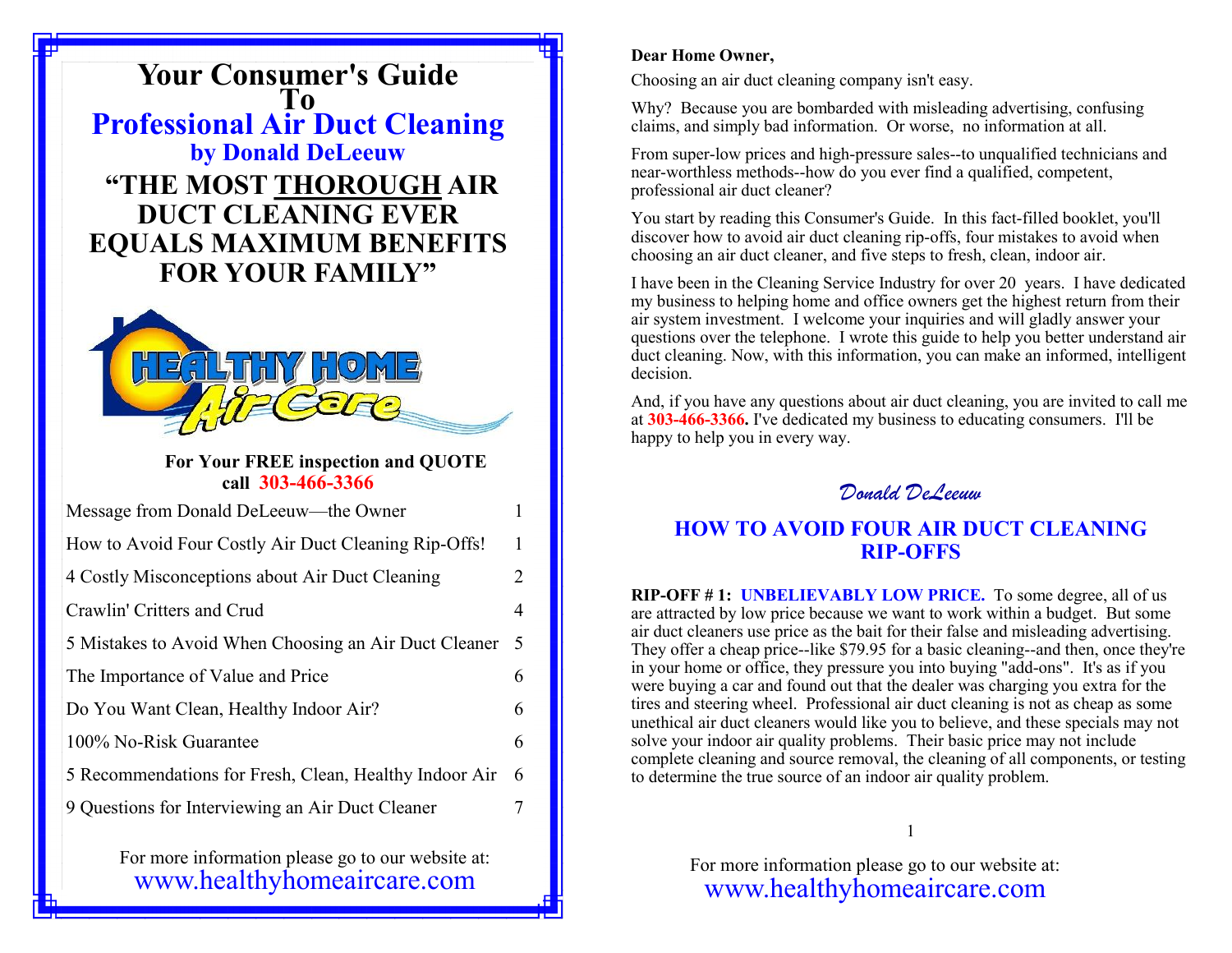**RIP-OFF # 2: BAIT AND SWITCH.** Professional air duct cleaning should include all of the system. Unfortunately, unethical air duct cleaners often use a "basic" cleaning as a bait-and-switch technique. Here's how it's done: First, they "bait" you with a basic cleaning at an unbelievably low price. Then, when you call, they try to "switch" you to more complete and more expensive service. If you don't fall for their switch--and choose their basic service--you'll likely receive poor workmanship and they will not guarantee their work.

#### RIP-OFF #3: UNSUPPORTED CLAIMS LIKE: "CLEANING YOUR AIR efficient buildings". **DUCTS WILL SOLVE YOUR INDOOR AIR QUALITY PROBLEMS".**

You may read this in an ad or hear it from an air duct cleaner, but remember this- -air duct cleaning is only one part of an overall, comprehensive program for ensuring cleaner indoor air. Remember this--if your air ducts are NOT the source of your indoor air quality problem, your air ducts may NOT need to be cleaned. Only an honest, trained technician will be able to help you determine what steps you need to take to clear up an indoor air quality problem.

### **RIP-OFF # 4: ENCAPSULATING SPRAYS ARE BETTER THAN**

**CLEANING.** That seems to be the current rage among less than ethical air duct cleaners, because it is extremely cheap for them to apply and extremely lucrative for them to bill. Unfortunately, there are several good reasons NOT to do this. First, the North American Duct Cleaners Association (NADCA) recommends air washing the system. Second, encapsulates may be registered with the EPA, but they are not yet approved. You shouldn't have anything sprayed into your ducts that doesn't need to be there, and encapsulates are currently only recommended for sealing the inside of fiber-lined ducts AFTER a complete source removal--or cleaning. Finally, even encapsulates break down over time and will become "particles" that will be released in your indoor air--not to mention all the dirt, mold, mildew, and bacteria that the encapsulate has been holding back.

# **FOUR COSTLY MISCONCEPTIONS ABOUT AIR DUCT CLEANING**

**MISCONCEPTION # 1:** My air doesn't smell bad, so my air ducts don't need to be cleaned.

**False.** Although many odors can be traced back to the air system and require a thorough cleaning to eliminate them, not all mold, mildew, or bacterial contamination will produce a noticeable odor. As a matter of fact, this is a simple explanation for the term "sick building syndrome". Many buildings, homes and offices are air tight to improve efficiency of the air cooling and heating system. Only a small amount of outside air is circulated into the room, which means that the occupants end up breathing stale air.

The U.S. Environmental Protection Agency has ranked poor indoor air quality as one of the highest risks to human health among all types of environmental problems. According to studies conducted by the EPA and others, the average measured levels of many hazardous pollutants may be as much as 100 times higher in indoor air than in the air outside. The World Health Organization has estimated that 30% of tall buildings experience indoor air quality problems. According to the highly respected Journal of the American Medical Association: "the risk of respiratory infection is 45% higher among occupants of energy

**MISCONCEPTION # 2:** The only reason to clean air ducts is to get the dirt out and keep my home or office cleaner.

**Not True!** Indoor air contaminants include: fibers and chemicals from carpeting and fabrics, formaldehyde and other chemicals from furniture, vapors from cleaning and copier chemicals, dust mites, and hair, dander, and germs from occupants and pets. The combined effects of these pollutants can be significant, especially on those suffering from allergies, asthma, or other respiratory ailments.

So, getting ALL of the contaminants out for that reason alone is pretty important. There is another. All of the contaminants provide a rich breeding ground for mold, mildew, and bacteria. Further, the particles get into moving components, which can cause physical damage to the system over time. Cleaning the entire system will result in a more efficient one that can actually end up saving you money. Oh, yes . . . and your home will be cleaner, too.

**MISCONCEPTION #3:** Having the right equipment is all a company needs to clean my air ducts properly.

**Absolutely False**. Many companies own duct cleaning equipment--but a large number of employees don't know how to use it. You probably know someone who bought the newest computer on the market, but didn't learn how to use it for a year or more. The same is true of duct cleaning equipment.

**MISCONCEPTION # 4:** The company that offers the lowest price is the company I should hire.

**Maybe--but not always.** Here are some points to consider:

2

 $\mathbb{F}_{\mathbb{F}_{q}}$  more information please go to our website at: For more information please go to our website at:<br>For more information please going at a come www.healthyhomeaircare.com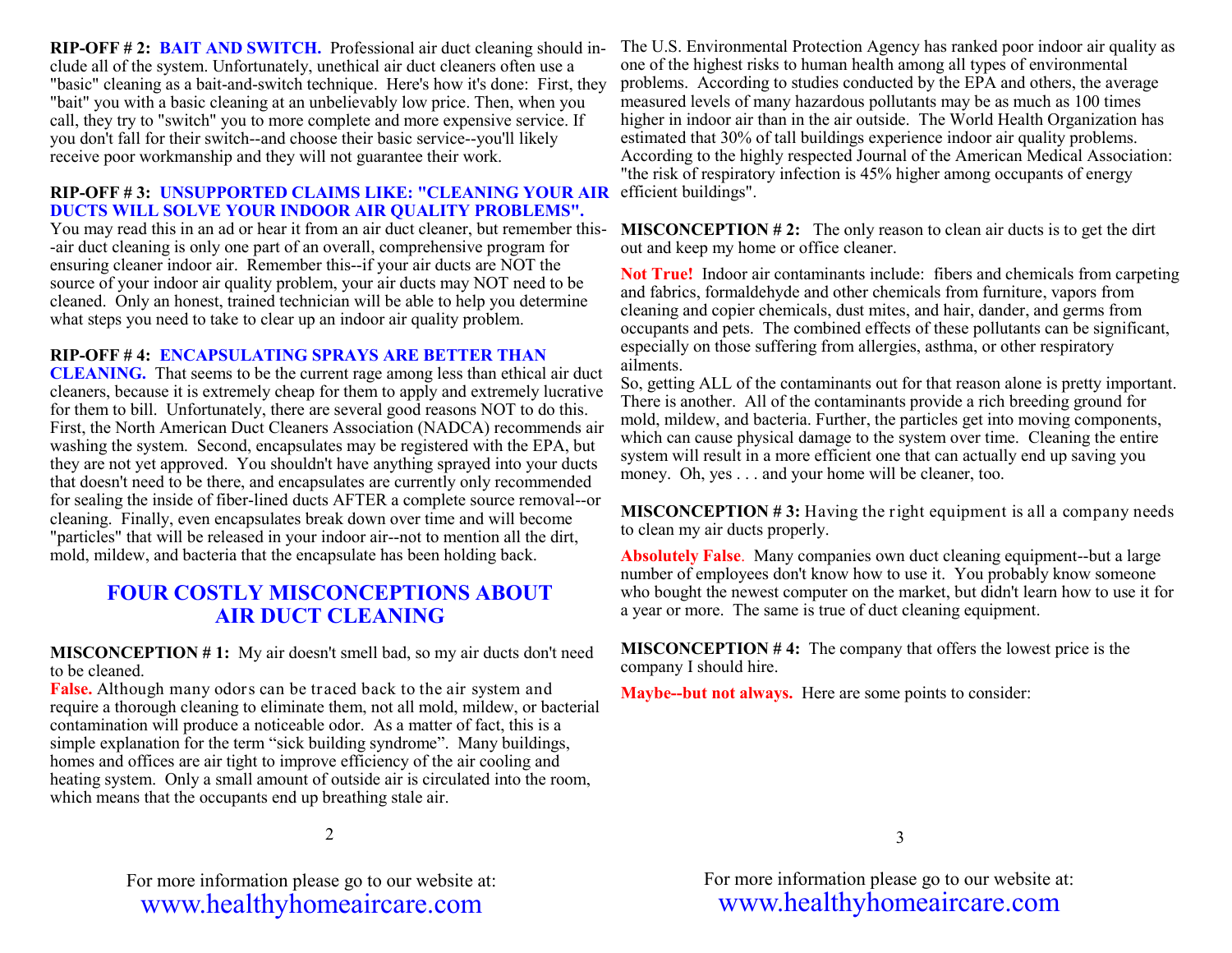The price you see offered may not be for the services you want performed. If you want a complete, professional cleaning of your air duct system, the air duct cleaner should perform all of the following:

Open access ports or doors to allow the entire system to be inspected.

Inspect the system before cleaning to be sure that there are no asbestoscontaining materials which requires specialized procedures performed by a specially trained and equipped contractor.

Use vacuums that exhaust to the outside, or only HEPA, high efficiency particle air vacuums, if they exhaust indoors.

Protect you, your family, your pets, your carpet and furnishings during the cleaning process.

Use specialized equipment for dislodging foreign matter from duct surfaces and high power vacuums to remove it.

Protect duct integrity, including re-insulating and re-sealing any access holes.

### **Crawlin' Critters And Crud**

**A Guide To The Slime, Grime,**

## **And Livestock That's Sleeping, Creeping**

# **And Galloping Through Your Air Ducts**

Bacteria. Car exhaust. Chemicals. Copy toner. Dirt. Dust. Dust Mites. Fungus. Germs. Grime. Grit. Hair. Industrial Waste. Lint. Lead. Mice. Mold. Mildew. Pollens. Pollutants. Roaches. Rodents. Scum. Soil. Soot. Tar. Tobacco Smoke.

All of these things are known to live, hide, breed, or otherwise get a foothold inside your air duct system. Will you help us? We are trying to find at least one thing for every letter of the alphabet. We don't have anything yet for these letters: E, J, K, N, O, Q, S, U, V, W, X, Y, Z. If you can think of something that could be in your air ducts that begins with these letters--or any others--please call or email to me and I'll consider including them in my next consumer's guide.

## **For a FREE inspection and QUOTE call 303-466-3366**

4

For more information please go to our website at: www.healthyhomeaircare.com

# **FIVE MISTAKES TO AVOID WHEN CHOOSING AN AIR DUCT CLEANER**

**MISTAKE # 1:** Choosing an air duct cleaner based on equipment alone. No question, your air duct cleaner needs first-rate equipment. But he also needs something else. He needs employees who are skilled at operating that equipment. Many companies own the right tools, but very few companies teach their employees how to use them properly.

**MISTAKE # 2:** Choosing an air duct cleaner based on low price. Low price could be a problem in three ways:

(1) Low price can be the bait that attracts your phone call. But once the cleaner gets into your home, he pressures you into a much more expensive job.

(2) Low price can be for a partial job or only an encapsulate application. Rarely does the consumer know what this means, and, when told, asks for a more complete cleaning and/or other services which result in a much more expensive job.

(3) Low price could mean the air duct cleaner has cheap equipment or untrained personnel, which will not effectively clean your air ducts.

**MISTAKE # 3:** Choosing an air duct cleaner based on a single telephone call. Instead, invite the person to your home and ask for a specific written quotation. Then you'll know exactly what the air duct cleaner recommends--and you won't be the victim of high pressure tactics when the technician steps into your living room.

**MISTAKE # 4:** Choosing an air duct cleaner who doesn't offer a FULL moneyback guarantee. In my view, every air duct cleaning company should be fully accountable for its work. And if you aren't pleased with the job in every way, you shouldn't have to pay for it. Period. Ask the air duct cleaner if he offers a money-back guarantee and then make sure the air duct cleaner includes his guarantee on his written quotation.

**MISTAKE # 5:** Choosing an air duct cleaner without getting comments from his other clients. Any air duct cleaner can say anything about his past jobs. And, sadly, some of what he says may not be true. Make sure you ask for references or read comments from current customers so you can depend on the air duct cleaner and his work.